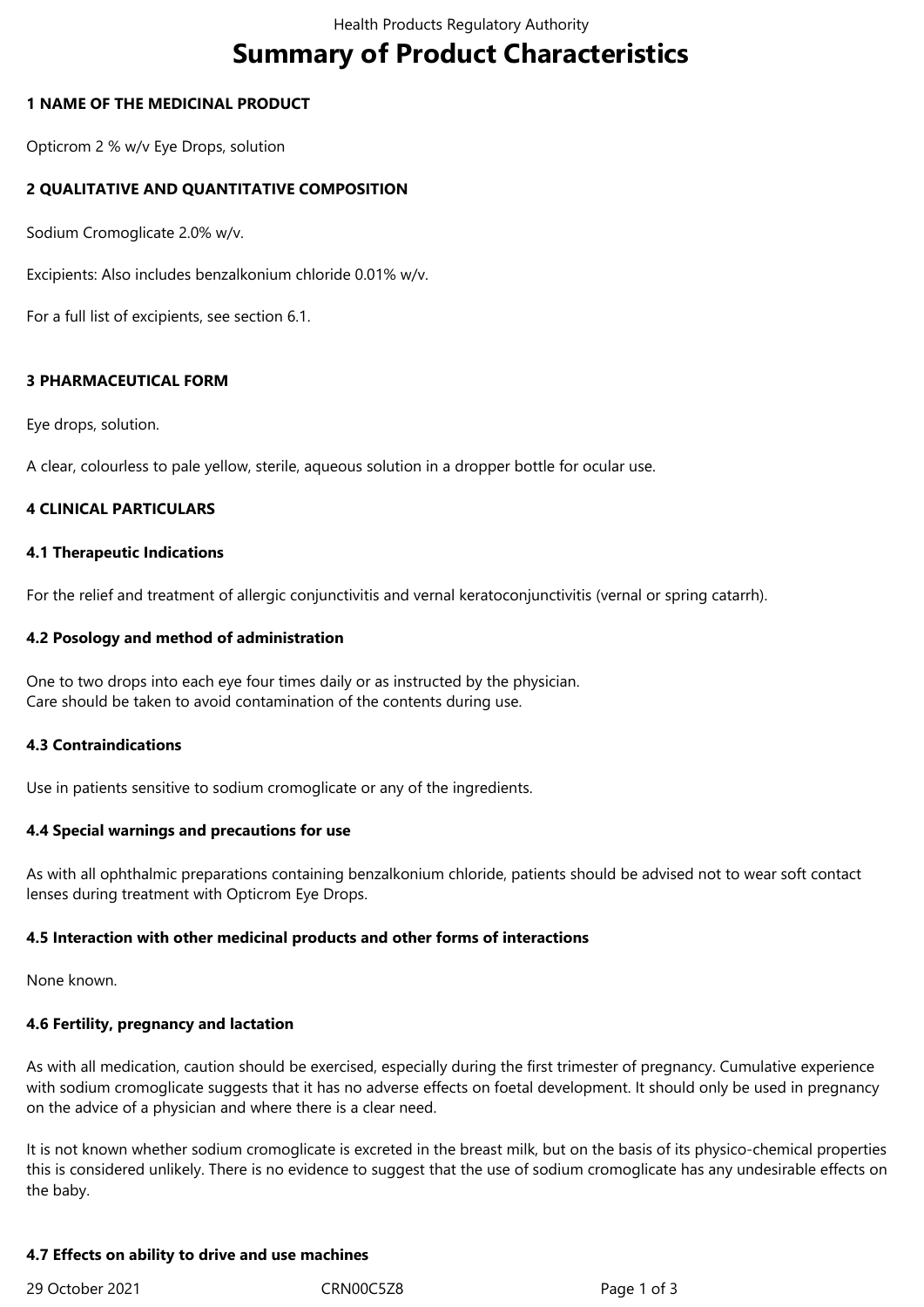#### **4.8 Undesirable effects**

Transient stinging and burning may occur after instillation. Other symptoms of local irritation have been recorded rarely.

Hypersensitivity reactions have been reported extremely rarely.

#### Reporting of suspected adverse reactions

Reporting suspected adverse reactions after authorisation of the medicinal product is important. It allows continued monitoring of the benefit/risk balance of the medicinal product. Healthcare professionals are asked to report any suspected adverse reactions via HPRA Pharmacovigilance, Earlsfort Terrace, IRL - Dublin 2; Tel: +353 1 6764971; Fax: +353 1 6762517. Website: www.hpra.ie; E-mail: medsafety@hpra.ie.

## **4.9 Over[dose](http://www.hpra.ie/)**

No action other than medical supervision should be necessary.

## **5 PHARMACOLOGICAL PROPERTIES**

#### **5.1 Pharmacodynamic properties**

*In vitro* and *in vivo* animal studies have shown that sodium cromoglicate inhibits the degranulation of sensitised mast cells, which occurs after exposure to specific antigens. Sodium cromoglicate acts by inhibiting the release of histamine and various membrane derived mediators of inflammation from mast cells.

Sodium cromoglicate has no intrinsic vasoconstrictor or antihistaminic activity.

## **5.2 Pharmacokinetic properties**

Following topical ophthalmic administration of sodium cromoglicate to normal rabbit eyes, less than 0.07% of the dose is absorbed into the systemic circulation.

Similarly, in normal volunteers, analysis of urinary excretion of the drug indicates that only a very small proportion of the dose will drain into the nasal cavity and eventually into the gastrointestinal tract from where absorption is also low. The drug has a high systemic clearance (plasma clearance 7.9  $\pm$  0.9ml min<sup>-1</sup>kg<sup>-1</sup>), so that any absorbed drug is rapidly cleared from the circulation and accumulation does not occur. Studies in the rabbit indicate that the drug does not accumulate in the eye.

Sodium cromoglicate is reversibly bound to plasma proteins (≈65%) and is not metabolised, being excreted unchanged in the bile and urine in approximately equal proportions.

## **5.3 Preclinical safety data**

Animal studies have shown that sodium cromoglicate has a very low order of local or systemic toxicity.

## **6 PHARMACEUTICAL PARTICULARS**

## **6.1 List of excipients**

Benzalkonium chloride Disodium edetate Water for Injection

## **6.2 Incompatibilities**

29 October 2021 CRN00C5Z8 Page 2 of 3